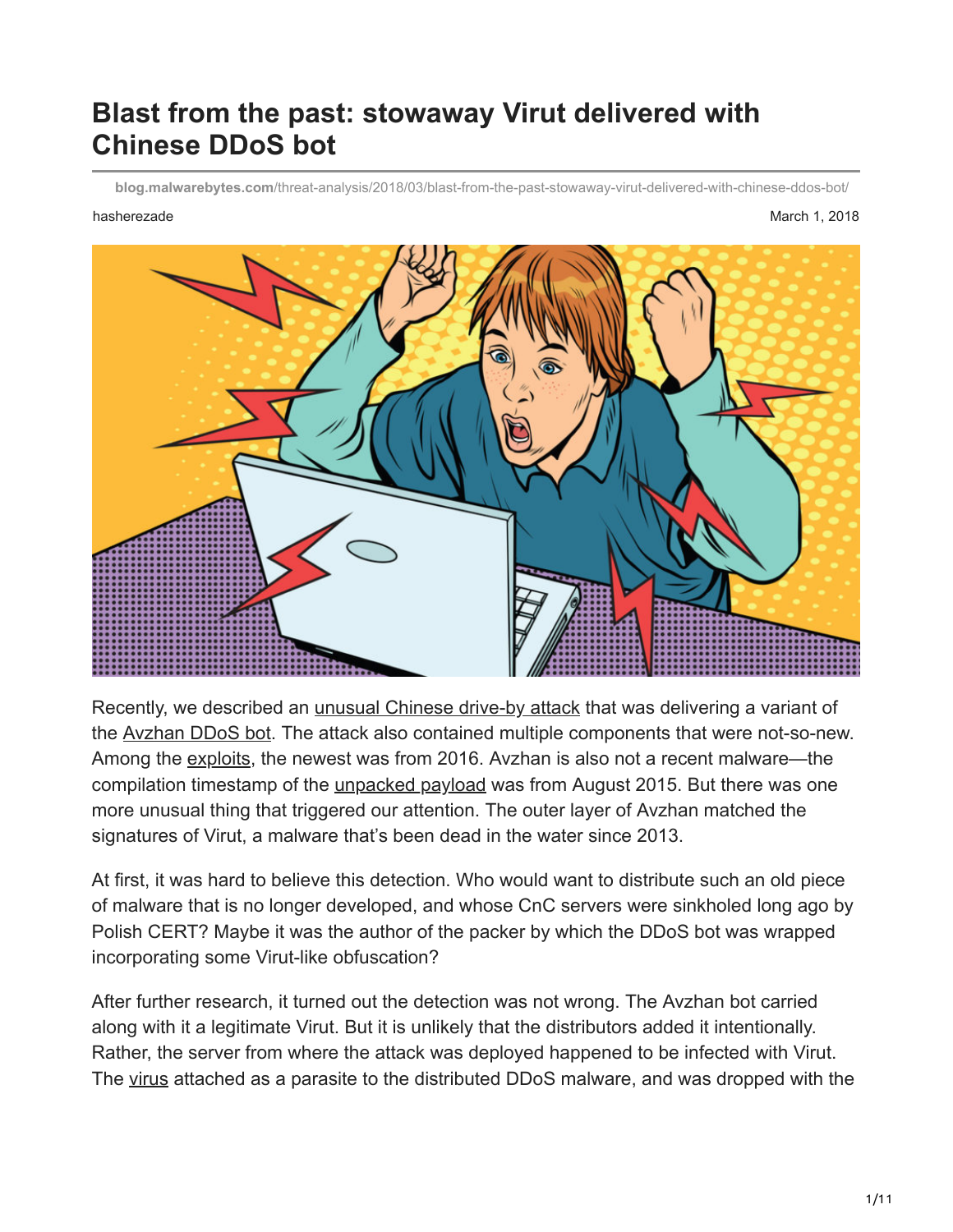[drive-by attack into new places. Interestingly, in 2016 Virut's code was also found in Chinese](https://translate.google.com/translate?sl=auto&tl=en&js=y&prev=_t&hl=en&ie=UTF-8&u=https%3A%2F%2Fzaufanatrzeciastrona.pl%2Fpost%2Fecho-slynnego-polskiego-botnetu-powraca-w-chinskiej-kamerze%2F&edit-text=&act=url) cameras. Similarly, the computers of developers were infected with Virut, and by this way its code got passed further.

Since Virut has made this unexpected reappearance, we will have a look at how it works in this post.

# **Analyzed sample**

[05749f08ebd9762511c6da92481e87d8](https://www.virustotal.com/en/file/65ABED6C77CC219A090EBEF73D6A526FCCEDAA391FBFDCB4B416D0845B3D0DBC/analysis/) – the main sample, dropped by the exploit

| Host URL                     |                                          | <b>Body</b> | Comments                            |
|------------------------------|------------------------------------------|-------------|-------------------------------------|
| wm.shiquanxian.cn            |                                          | 274         | Compromised site                    |
| wm.shiquanxian.cn /ie.html   |                                          | 760         | Call for ActiveX                    |
| wm.shiquanxian.cn /ms.html   |                                          |             | 34,080 CVE-2016-0189                |
|                              | wm.shiquanxian.cn /DownloaderActiveX.cab |             | 82,625 Malicious ActiveX downloader |
| wm.shiquanxian.cn /yuyan.swf |                                          |             | 45,037 CVE-2015-5119                |
| wm.shiquanxian.cn //2.exe    |                                          |             | 118,784 Payload                     |
| <b>EKFiddle</b>              | 05749F08EBD9762511C6DA92481E87D8         | ×           |                                     |
|                              | <b>OK</b>                                |             |                                     |

## **Behavioral analysis**

Virut behaves like a typical, old-fashioned infectious virus. As we observed, samples infected by Virut always crashed on 64-bit systems.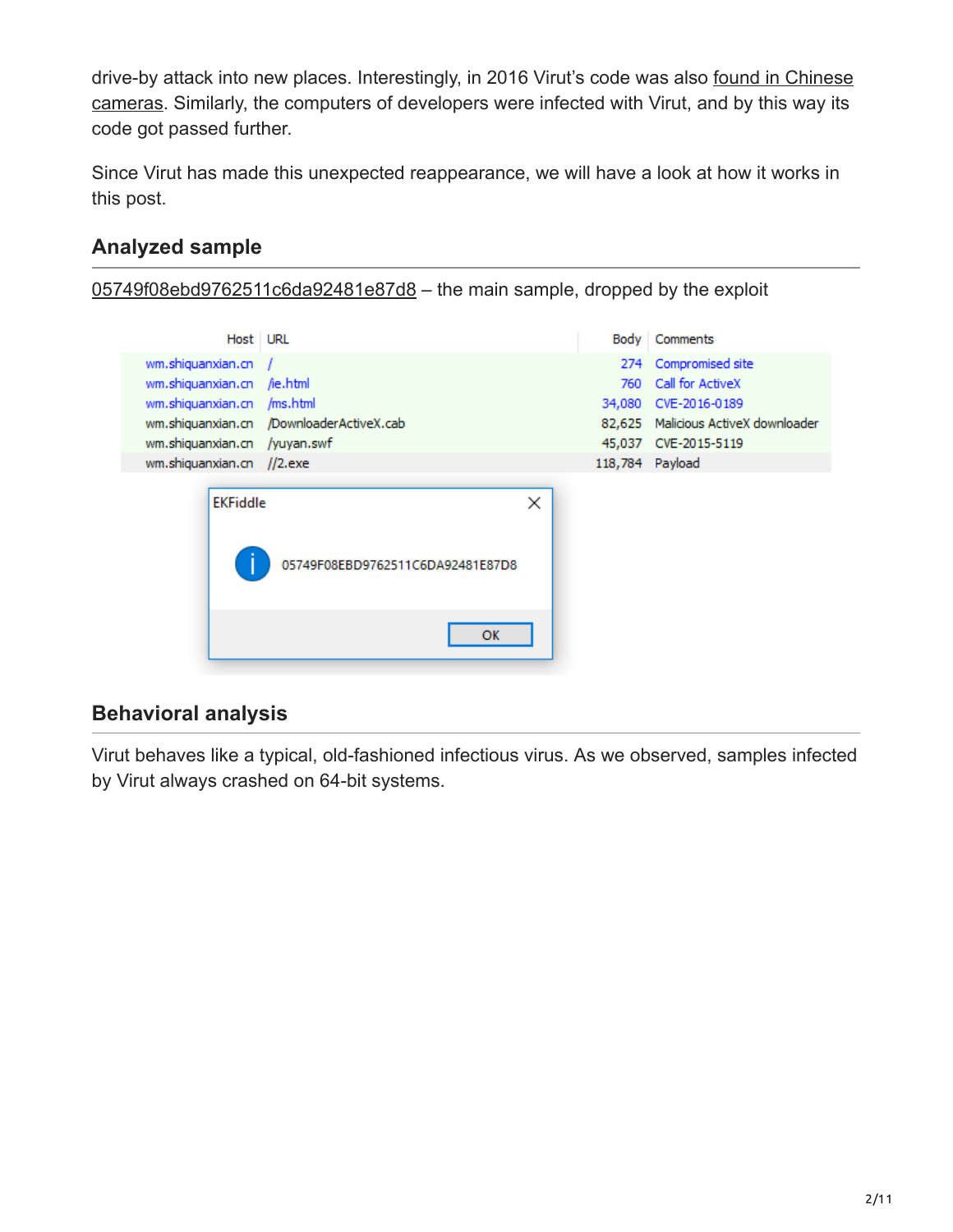| ↓ Wave Microsoft 基础类应用程序                                  |                                                                                     | $\Box$ |  |  |  |  |  |  |  |  |  |
|-----------------------------------------------------------|-------------------------------------------------------------------------------------|--------|--|--|--|--|--|--|--|--|--|
| Wave Microsoft 基础类应用程序 has stopped working                |                                                                                     |        |  |  |  |  |  |  |  |  |  |
|                                                           | Windows can check online for a solution to the problem the next time you go online. |        |  |  |  |  |  |  |  |  |  |
|                                                           | $\rightarrow$ Check online for a solution later and close the program               |        |  |  |  |  |  |  |  |  |  |
| $\rightarrow$ Close the program                           |                                                                                     |        |  |  |  |  |  |  |  |  |  |
| Hide problem details                                      |                                                                                     |        |  |  |  |  |  |  |  |  |  |
| <b>Problem signature:</b>                                 |                                                                                     |        |  |  |  |  |  |  |  |  |  |
| <b>Problem Event Name:</b>                                | <b>APPCRASH</b>                                                                     |        |  |  |  |  |  |  |  |  |  |
| <b>Application Name:</b>                                  | avzhan_infected.exe                                                                 |        |  |  |  |  |  |  |  |  |  |
| <b>Application Version:</b>                               | 1.0.0.1                                                                             |        |  |  |  |  |  |  |  |  |  |
| <b>Application Timestamp:</b>                             | 4b19103f                                                                            |        |  |  |  |  |  |  |  |  |  |
| <b>Fault Module Name:</b><br><b>Fault Module Version:</b> | avzhan_infected.exe<br>1.0.0.1                                                      |        |  |  |  |  |  |  |  |  |  |
|                                                           | 4b19103f                                                                            |        |  |  |  |  |  |  |  |  |  |
| <b>Fault Module Timestamp:</b><br><b>Exception Code:</b>  | c0000005                                                                            |        |  |  |  |  |  |  |  |  |  |
| <b>Exception Offset:</b>                                  | 00016429                                                                            |        |  |  |  |  |  |  |  |  |  |

However, when deployed in a 32-bit environment, Virut spread like fire, trying to infect all executables it could reach by attaching its own code. The code of Virut is polymorphic and designed with great care, so the infection patterns are not easy to grasp. Often (if there is enough space), Virut adds a new, empty section with a random name, for example:

| avzhan infected.exe<br>丽<br><b>DOS Header</b><br>DOS stub<br><b>NT Headers</b><br>◢<br>Signature | Ă | ×<br>Ð |                | 51<br>Disasm: .text<br>22 | -41 | n<br>General | š         | 吵<br>DOS Hdr | - 197       | File Hdr | Optional Hdr  |                     |  | <b>Section Hdrs</b>    | in E |
|--------------------------------------------------------------------------------------------------|---|--------|----------------|---------------------------|-----|--------------|-----------|--------------|-------------|----------|---------------|---------------------|--|------------------------|------|
| <b>File Header</b><br>Optional Header                                                            |   |        | Name           |                           |     |              | Raw Addr. |              | Raw size    |          | Virtual Addr. | <b>Virtual Size</b> |  | <b>Characteristics</b> |      |
| <b>Section Headers</b>                                                                           |   |        | ▷              | .text                     |     |              | 1000      |              | 3000        | 1000     |               | 3000                |  | 60000020               |      |
|                                                                                                  |   |        | ▷              | .rdata                    |     |              | 4000      |              | 2000        | 4000     |               | 166F                |  | 40000040               |      |
| <b>Sections</b><br>◢<br>▲ 諸<br>.text                                                             |   |        | .data<br>▷     |                           |     |              |           | 6000         |             | 6000     |               |                     |  | C0000040               |      |
| $EP = 3CE7$                                                                                      |   |        | $\overline{a}$ | .rsrc                     |     |              | 12000     |              | <b>B000</b> | 12000    |               | <b>B000</b>         |  | E0000060               |      |
| .rdata<br>$\bullet$                                                                              |   |        |                | $\geq$                    |     |              | 1D000     |              | v           | 1D000    |               | A                   |  | <b>TWX</b>             |      |
| .data                                                                                            |   |        | ┛              | gjrlfbo                   |     |              | 1D000     |              | 0           | 1D000    |               | 1000                |  | C0000000               |      |
| .rsrc                                                                                            |   |        |                | ×                         |     |              | 1D000     |              | ٨           | 1E000    |               | л                   |  | rw-                    |      |
| gjrlfbo                                                                                          |   |        |                |                           |     |              |           |              |             |          |               |                     |  |                        |      |

If there is no space for a new header in the input file, this step is omitted. So, the absence of the added section does not guarantee that the file is clean. Another suspicious indicator may be that the last section is set to RWX (Read-Write-eXecute).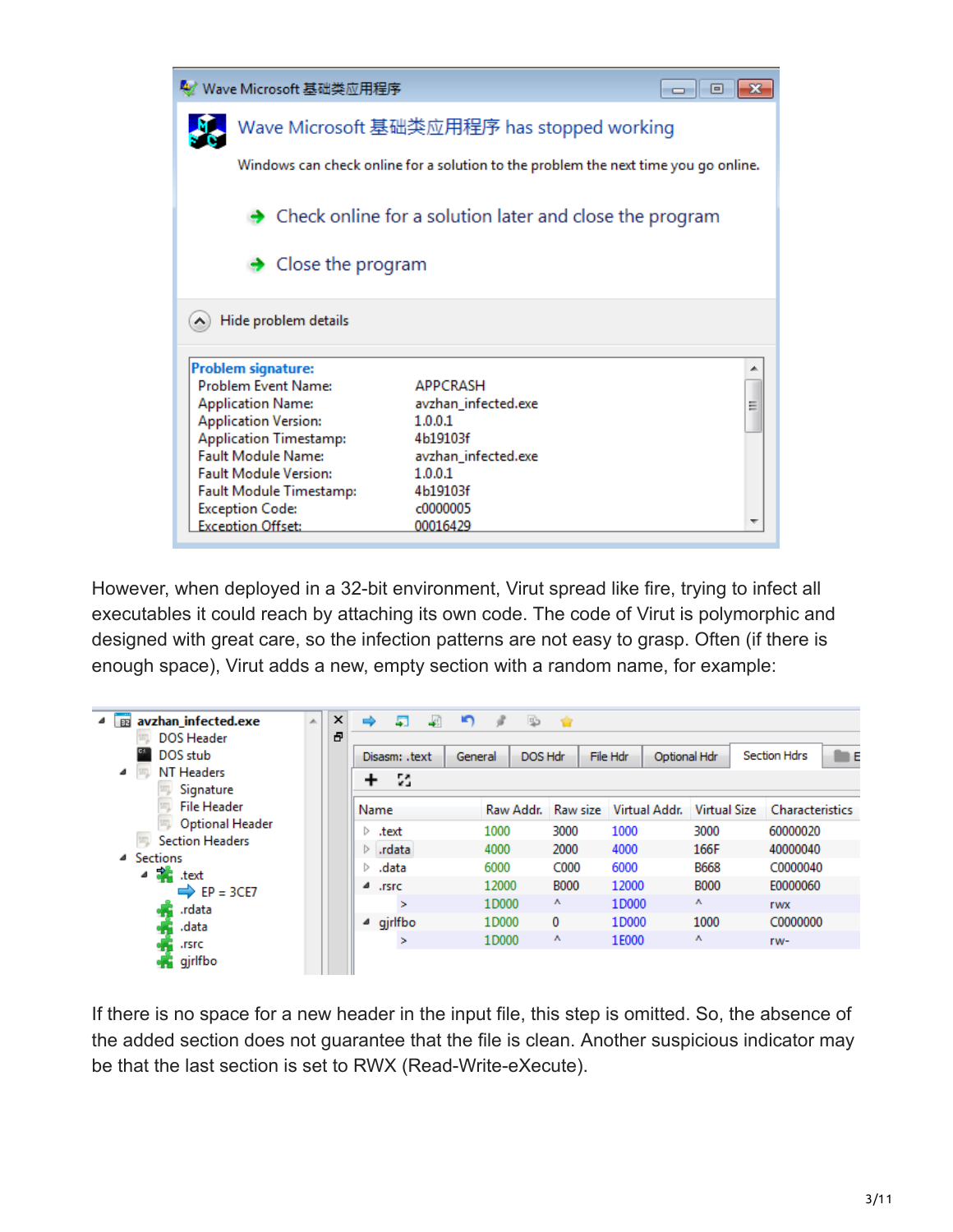Virut changes sizes of the sections and the entry point of the application in order to redirect to its own code. After the malicious code is deployed, the original entry point is executed. So, from the user's point of view, the infected application works as before.

In addition to infecting files on the disk, Virut attacks running processes as well. So, even if the first infected process was killed, the malicious code keeps running in the memory.

The malware uses some hardcoded CnC addresses, as well as a DGA (Domain Generation Algorithm). Looking at the network traffic, we can see the queries to the domains follow the pattern of using six letters before the dot com:  $6{a-z}$ .com

| Destination     | Protocol    | Length Info                                                                         |
|-----------------|-------------|-------------------------------------------------------------------------------------|
| 100.78.239.97   | <b>NTP</b>  | 90 NTP Version 4, server                                                            |
| 185.89.185.1    | <b>DNS</b>  | 70 Standard query 0x0ace A bobyku.com                                               |
| 100.78.239.97   | <b>DNS</b>  | 143 Standard query response 0x0ace No such name A bobyku.com SOA a.gtld-servers.net |
| 255.255.255.255 | <b>NBNS</b> | 92 Name query NB BOBYKU.COM<00>                                                     |
| 255.255.255.255 | <b>NBNS</b> | 92 Name query NB BOBYKU.COM<00>                                                     |
| 255.255.255.255 | <b>NBNS</b> | 92 Name query NB BOBYKU.COM<00>                                                     |
| 185.89.185.1    | <b>DNS</b>  | 70 Standard query 0x37a1 A zocarg.com                                               |
| 100.78.239.97   | <b>DNS</b>  | 143 Standard query response 0x37a1 No such name A zocarg.com SOA a.gtld-servers.net |
| 255.255.255.255 | <b>NBNS</b> | 92 Name query NB ZOCARG.COM<00>                                                     |
| 255.255.255.255 | <b>NBNS</b> | 92 Name query NB ZOCARG.COM<00>                                                     |
| 255.255.255.255 | <b>NBNS</b> | 92 Name query NB ZOCARG.COM<00>                                                     |
| 185.89.185.1    | <b>DNS</b>  | 70 Standard query 0x5ff0 A dwrnpe.com                                               |
| 100.78.239.97   | <b>DNS</b>  | 143 Standard query response 0x5ff0 No such name A dwrnpe.com SOA a.gtld-servers.net |
| 255.255.255.255 | <b>NBNS</b> | 92 Name query NB DWRNPE.COM<00>                                                     |
| 255.255.255.255 | <b>NBNS</b> | 92 Name query NB DWRNPE.COM<00>                                                     |
| 255.255.255.255 | <b>NBNS</b> | 92 Name query NB DWRNPE.COM<00>                                                     |
| 185.89.185.1    | <b>DNS</b>  | 70 Standard query 0xaeb0 A kkipad.com                                               |
| 100.78.239.97   | <b>DNS</b>  | 143 Standard query response 0xaeb0 No such name A kkipad.com SOA a.gtld-servers.net |
| 255.255.255.255 | <b>NBNS</b> | 92 Name query NB KKIPAD.COM<00>                                                     |
|                 |             |                                                                                     |

Due to the fact that the full infrastructure of Virut was sinkholed, none of its CnC servers are active.

#### **Inside**

#### Infection patterns

As mentioned before, Virut's code can mutate—each infection looks different. Some of the chosen patterns depend on the features of the input.

In PE files, each section must be aligned to the minimal unit that is indicated by a file alignment field in the PE header. This is why sometimes there is an empty space between one PE section and the other, filled only with padding. This empty space is called the cave. Old infectors often used this space to implant their own code. This is what Virut also tries to do.

In the example below, a cave after the .text section has been filled with malicious code: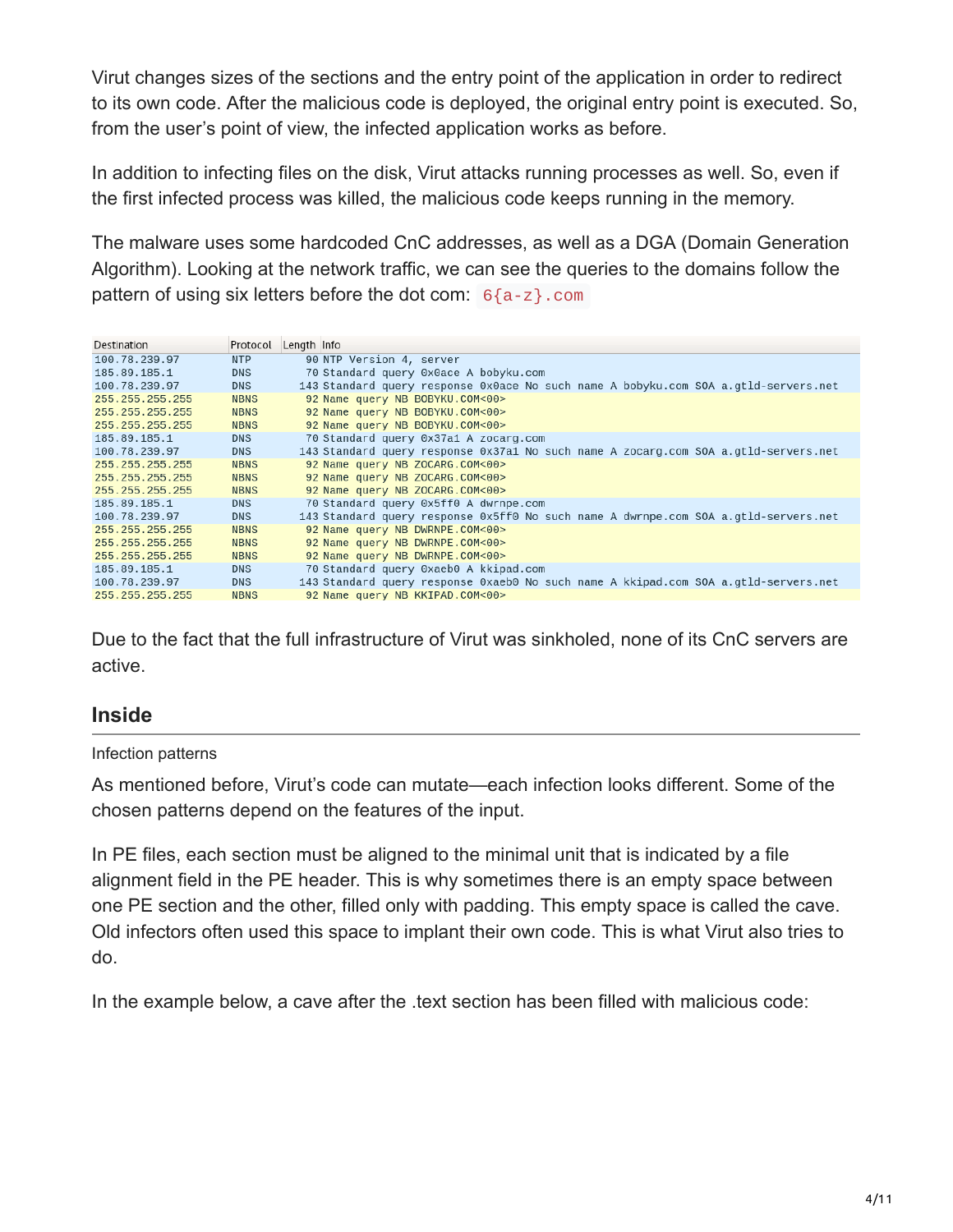

Depending on the input, there may not be sufficient caves between sections. Then, Virut adds its code just at the end of the last section:



But this is not the only thing that impacts the features of the infection. The code generated by Virut is polymorphic, so the same file will not be infected twice in the same way. Below is a comparison of code from the same application, infected by Virut in two different runs: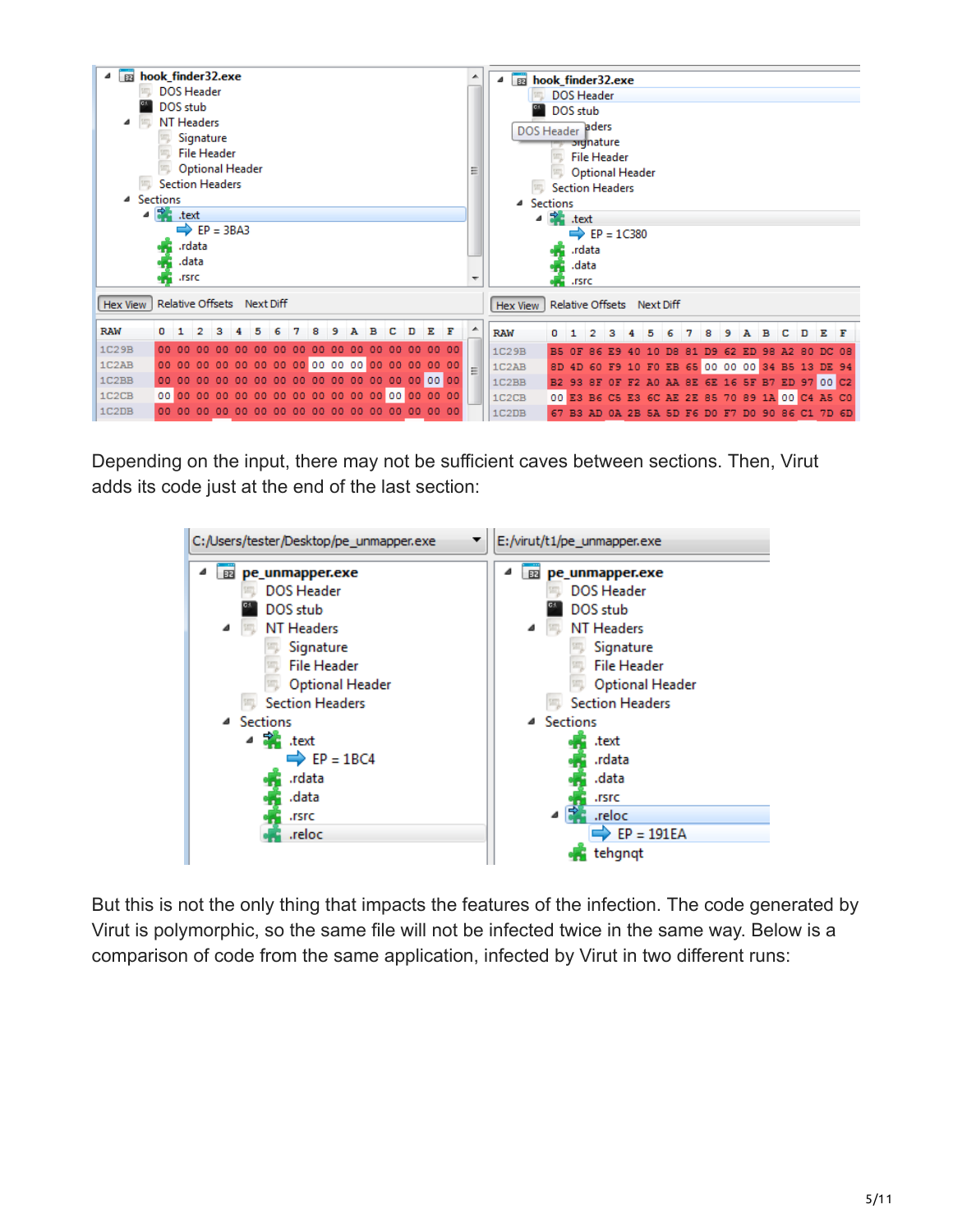|                                 | Hex         | Disasm               |                  | Hex            | Disasm                     |
|---------------------------------|-------------|----------------------|------------------|----------------|----------------------------|
| ICF08                           | <b>FECO</b> | INC AL               | 3CE7             | 683A6B0000     | PUSH DWORD OX6B3A          |
| $\overline{\phantom{a}}$ 1 CF0A | <b>19C8</b> | SBB EAX, ECX         | 3CEC             | F8.            | $_{\mathrm{CLC}}$          |
| 1CFOC                           | 8AC2        | MOV AL. DL           | 3CED             | 59             | POP ECX                    |
| $\blacksquare$ 1 CF0E           | 91          | <b>XCHG ECX. EAX</b> | 3CEE             | 86E6           | XCHG DH, AH                |
| 1CFOF                           | 20C1        | AND CL. AL           | 3CF <sub>0</sub> | E9A5000000     | JMP 0X00403D9A             |
| 1CF11                           | 40          | INC EAX              | 3CF5             | 41             | INC ECX                    |
| 1CF12                           | F5          | <b>CMC</b>           | 3CF6             | 03A16E00C480   | ADD ESP, [ECX+0X80C4006E]  |
| 1CF13                           | 68526B0000  | PUSH DWORD 0X6B52    | 3CFC             | 6D             | INSD                       |
| 1CF18                           | F8          | $_{\rm CLC}$         | 3CFD             | 1A5372         | SBB DL. [EBX+0X72]         |
| 1CF19                           | 5A          | POP EDX              | 3D00             | EAEAD4D4000F9E | JMP DWORD OX9EOF: OXD4D4EA |
| 1CF1A                           | 86E9        | XCHG CL. CH          | 3D07             | 00FE           | ADD DH, BH                 |
| $ 1$ CF1C                       | 86C8        | XCHG AL. CL          | 3D09             | 81CCF1000005   | OR ESP. 0X50000F1          |

Virut's shellcode

The code appended to the infected files makes an initial stub that unpacks in the memory of Virut's shellcode. That is a heart of the malware. This is how the unpacked shellcode looks:

| 00200000<br>00280000<br>002900001 | 00001000<br>00003000<br>0001D000 |                               |                      |                                                                                                                                   | Priu 00021004<br>Priu 00021004<br>Priu 00021004   | RW<br>RW<br>RW<br>RW<br>RW<br>RW |
|-----------------------------------|----------------------------------|-------------------------------|----------------------|-----------------------------------------------------------------------------------------------------------------------------------|---------------------------------------------------|----------------------------------|
| 003900001                         | 00008000                         |                               |                      |                                                                                                                                   | 00041008<br>Map                                   | RW<br>RW<br>CopyOnWr             |
| [803A8000                         | 000080001                        |                               |                      |                                                                                                                                   | 00041040<br>Map.                                  | <b>RWE</b><br>RWE                |
| 00400000                          |                                  | 00001000 avzhan_i             |                      | PE header                                                                                                                         | Imag 01001002                                     | RWE<br>R                         |
| 00401000                          | 00003000                         | avzhan_i                      | .text                | SFX.code                                                                                                                          | Imag 01001002                                     | R<br>RWE                         |
| 00404000                          |                                  | 00002000 avzhan_i             | .rdata               | data, imports, exports                                                                                                            | Imag 01001002                                     | R<br>RWE                         |
| 00406000                          | 000000001                        | avzhan_i                      | .data                |                                                                                                                                   | Imag 01001002                                     | R<br>RWE<br>R                    |
| 00412000<br>0041D000              | 00001000                         | 0000B000 avzhan_i<br>avzhan_i | .rsrc<br>gjrlfbo     | resources                                                                                                                         | Imag 01001002<br>Imag 01001002                    | RWE<br>RWE<br>R                  |
| 00420000                          | 00002000                         |                               |                      |                                                                                                                                   | $M \sim 200041002$                                | D.<br>в.                         |
| 004E0000                          | 00003000                         |                               |                      |                                                                                                                                   |                                                   |                                  |
| 004F0000                          | 00101000                         |                               |                      | D Dump - 003A0000003A7FFF                                                                                                         |                                                   | ıн                               |
| 00600000                          | 00029000                         |                               |                      |                                                                                                                                   |                                                   |                                  |
| 01260000                          | 00000000                         | 00300000                      |                      | 83 30 24 FE 77 FE 8D 64 24 CC 60 83 EC DC E8 D8 $r$ -stwtTasE'r                                                                   |                                                   |                                  |
| 0139D0001                         | 000020001                        |                               |                      | 003A0010  <b>00 00 00 4B</b>  66 <b>4B 0F 85 F8 FF FF FF FF 73 3C 59 KfK*@°</b>                                                   |                                                   | s <y< th=""></y<>                |
| 0139F000                          | 00001000                         | 003A00201                     |                      | 81 E9 FD FF FF 7F 0F 83 E7 FF FF FF 81 D9 E6 13 ü0ř 0*äš<br>00380030  <b>00 00 0F 81 DB FF FF FF FF B4 19 E4 13 00 80 83 </b> ※ü∎ |                                                   | ü⊣ S‼<br>H∔n‼.Cāl                |
| 6BE40000<br>6BE41000              | 00001000 m<br>000F9000 m         |                               | 00380040 C4 04 66 81 |                                                                                                                                   | 44 24 FC B0 BA 0F 85 C4 FF FF FF 68 - + FUDSR 24- |                                  |
| 6BF3A000                          | 00008000 M                       |                               | 003A0050 1F 7B 79 D4 | E8 AC 00 00 00 89 74 24 44 E8 2D                                                                                                  |                                                   | 01 ▼(yďRCët\$DR-0                |
| 6BF42000                          | 0000B000 M                       |                               |                      | 003A0060  <b>00 00 89 44 24 34 83 E8 04 0F 82 45 00 00 00 64 ĕD\$4āR♦*eEd</b>                                                     |                                                   |                                  |
| <b>ARE4D000L</b>                  | GGGGEGGGL M                      | 883988781                     |                      | . Q1 _18 да да∣да 85 CG дЕ∣88 д8 да да∣да 88 40 34∣ i+8-жи⊟,ö04                                                                   |                                                   |                                  |

The same code is also injected into other processes. It is implanted in a new page in the memory. Example:

|                   |                   | 771E0000 00001000 msvcrt.dll          |              | IMG        | $-R$ – – – | $ERWC -$   |
|-------------------|-------------------|---------------------------------------|--------------|------------|------------|------------|
| 771E1000 0009F000 |                   | ".text"                               | Executal IMG |            | $ER---$    | $ERWC -$   |
| 77280000 00007000 |                   | ".data"                               | InitialiIMG  |            | $-RW--$    | $ERWC -$   |
| 77287000 00001000 |                   | ".rsrc"                               | Resource IMG |            | $-R$ - - - | $ERWC -$   |
| 77288000 00004000 |                   | ".reloc"                              | Base relimG  |            | $-R$ ---   | $ERWC -$   |
| 772A0000 00001000 |                   |                                       |              | IMG        | $-R$ ---   | $ERWC -$   |
| 7F6F0000 00005000 |                   |                                       |              | MAP        | $-R$ - - - | $-R---$    |
|                   |                   | 7F6F5000 000FB000 Reserved (7F6F0000) |              | MAP        |            | $-R$ - - - |
|                   | 7FFA0000 0000C000 |                                       |              | <b>MAP</b> | $ERW-G$    | $ERW--$    |
| 7FFB0000 00023000 |                   |                                       |              | MAP        | $-R = -$   | $-R$ $ -$  |
|                   |                   | 7FFDD000 00001000 Thread 8BC TEB      |              | <b>PRV</b> | $-RW--$    | $-RW--$    |

| D Dump - 7FFA00007FFABFFF   |  |                                                                                                                                                                                                                                                                                                                                                                                                                                                                                                                                                                                                                                                                                                                                                                                                                                                                                                                                                                                                                                                                                                                                                                                                                                                                                                                                                                                                                                                                                                                                                                                                                      |           |  |  |  |  |  |  |  |  |  |  |  |
|-----------------------------|--|----------------------------------------------------------------------------------------------------------------------------------------------------------------------------------------------------------------------------------------------------------------------------------------------------------------------------------------------------------------------------------------------------------------------------------------------------------------------------------------------------------------------------------------------------------------------------------------------------------------------------------------------------------------------------------------------------------------------------------------------------------------------------------------------------------------------------------------------------------------------------------------------------------------------------------------------------------------------------------------------------------------------------------------------------------------------------------------------------------------------------------------------------------------------------------------------------------------------------------------------------------------------------------------------------------------------------------------------------------------------------------------------------------------------------------------------------------------------------------------------------------------------------------------------------------------------------------------------------------------------|-----------|--|--|--|--|--|--|--|--|--|--|--|
| 7FFA0020181<br>7FFA00701 A1 |  | 7FFA0000 83 3C 24 FE 77 FE 8D 64 24 CC 60 83 EC DC E8 D8  <del>P =\$twtTa\$Ē`/</del><br>7FFA0010 00 00 00 4B 66 4B 0F 85 F8 FF FF FF FF 73 3C 59 KfK*d° s <y <br>E9 FD FF FF 7F 0F 83 E7 FF FF FF 81 D9 E6 13 ü0¥   △*äš   ü-'S‼  <br/>7FFA0030 00 00 0F 81 DB FF FF FF FF B4 19 E4 13 00 80 83 *wi∎<br/>7FFA0040 C4 04 66 81 44 24 FC B0 BA 0F 85 C4 FF FF FF 68 -+fuD\$R% * 8-<br/>7FFA0050 39 86 11 53 E8 AC 00 00 00 89 74 24 44 E8 2D 01 964SRCët\$DR-0 <br/>7FFA0060 <b>00 00 89 44 24 34 83 E8 04 0F 82 45 00 00 00 64 ëD\$4āR♦*@Ed</b><br/>18 00 00 00 05 C0 0F 88 08 00 00 00 8B 40 34 it0 <math>\cdot</math> * HD604<br/>7FFA0080 E9 0F 00 00 00 68 DC 0D 8D 51 E8 76 00 00 00 E8 U*h■.2QRvR <br/>7FFA0090 6D 00 00 00 38 D8 0F 85 05 00 00 00 E8 BD 01 00 m8ĕ*d≇R28.<br/>7FFA00A0 00 68 D8 86 F3 2D E8 5A 00 00 00 FF 74 24 34 E8 .hěc~-RZ t\$4R<br/>7FFA00B0 4D 00 00 00 5F 5E 5D 8B 5C 24 04 83 C4 08 5A 59 M_^]ö\\$♦ā—<mark>d</mark>ZY<br/>7FFA00C0 58 C2 30 00 2B C0 48 47 B9 B5 EF 00 00 0F AF CA X<del>,</del>0.+4HG A′*<br/>7FRA0000 30 4F FF 47 28 77 FE 87 D1 86 D6 83 E8 F8 4F 3D 00 G(w=c0cfaR°O=)<br/>7FRA00E0 97 36 03 00 0F 86 DD FF FF FF C3 8B 2C 24 8D 64 36● ※cT - ⊦0,\$2d<br/>7FRA00F0 24 E0 FF 74 24 54 81 44 24 24 49 50 FE FF 5B FF \$0 t\$TWD\$\$IP.<br/>?FFA0100 ES FF E6 8E 0C 8D 4B 09 6A FF FF 71 33 5A 03 4C n 3A.2K.} 'q3z♦L<br/>?FFA0110 1A 78 5A 8B 79 17 8B 04 1F 42 83 C7 04 8D 74 18 →xZŏy‡ŏ◆▼Bāā◆2t↑<br/>?FFA0120 FD 3B 51 0F 0F 83 64 00 00 00 53 33 C0 51 6B C0 ř;Q**ådS3'Qk'<br/>7FFA0130 0F 0F B6 4E 03 2B C1 83 EE EE 8D 76 EF 80 7E 03 **AN♥++ätt2v1C~♥ </y <br> | H+nil.Cal |  |  |  |  |  |  |  |  |  |  |  |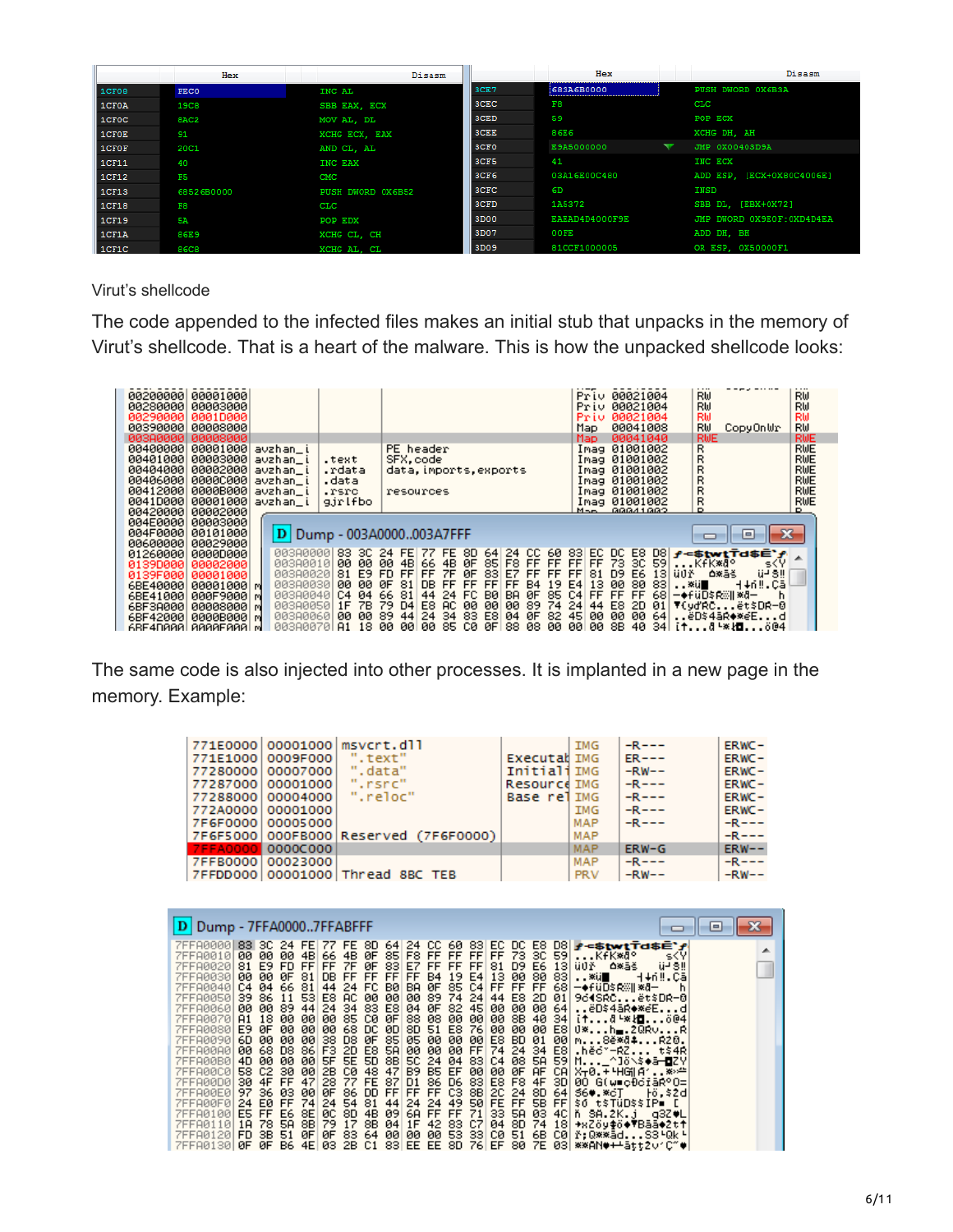The shellcode contains the functionality of a userland rootkit. It hooks NTDLL within every infected process so that each time the specific function is called, the execution is redirected first to Virut's implant. There are seven functions that are hooked:

- 1. NtCreateFile
- 2. NtCreateProcess
- 3. NtCreateProcessEx
- 4. NtCreateUserProcess
- 5. NtDeviceIoControlFile
- 6. NtOpenFile
- 7. NtQueryInformationProcess

Below you can see an example of the hooked function NtCreateFile . As you can see, the first instruction is a call to the malicious memory page:

|         | Hex         |   | Disasm                |         |
|---------|-------------|---|-----------------------|---------|
| I 455C8 | E8C40FF008  | ↷ | CALL OX7FFA6591       | patch 0 |
| 1455CD  | BA0003FE7F  |   | MOV EDX, OX7FFE0300   |         |
| 455D2   | <b>FF12</b> |   | CALL DWORD NEAR [EDX] |         |
| l 455D4 | C22C00      |   | RET 0X2C              |         |
| 455D7   | 90          |   | <b>NOP</b>            |         |

And this is how the code looks that is being called:

| 7FF86591<br>7FF86596<br>7FF86597 | B8 42000000      | MOU EAX, 0x42                             |
|----------------------------------|------------------|-------------------------------------------|
|                                  | 60               | <b>PUSHAD</b>                             |
|                                  | 91               | XCHG EAX.ECX                              |
|                                  | 8B4424 30        | MOV EAX, DWORD PTR SS: [ESP+0x30]         |
| 7FFA6598<br>7FFA659C<br>7FFA659F | 8B50 08          | MOV EDX.DWORD PTR DS:[EAX+0x8]            |
|                                  | 66:813A 0602     | CMP WORD PTR DS: [EDX], 0x206             |
|                                  | $~\vee$ 73 44    | SHORT 7FFA65EA<br><b>JNB</b>              |
| 7FFA65A4                         | E8 96FFFFFF      | CALL 7FFA6541                             |
| <b>7FFA65AB</b>                  | $~\vee$ 75 3F    | SHORT 7FFA65EC                            |
| 7FFA65AD                         | 64:FF35 24000000 | PUSH DWORD PTR FS: [0x24]                 |
|                                  | 8F85 027F270D    | POP DWORD PTR SS:[EBP+0xD277F02]          |
|                                  | 8DB5 A27C270D    | LEA ESI.DWORD PTR SS: [EBP+0xD277CA2]     |
| 7FFA65BA<br>7FFA65C0<br>7FFA65C1 | 56               | <b>PUSH ESI</b>                           |
|                                  | 68 0000FF00      | PUSH ØRFFØ000                             |
|                                  | 8BC4             | MOU EAX.ESP                               |
| 7FFA65C6<br>7FFA65C8<br>7FFA65CA | 6A 00            | <b>PUSH</b><br>-0x0<br><b>PUSH</b><br>EDX |
| 7FFA65CB                         | 52<br>50         | PUSH EAX                                  |
| 7FFA65CC                         | FF95 0224270D    | CALL DWORD PTR SS:[EBP+0xD272402]         |
| 7FFA65D2                         | 83C4 08          | ADD ESP, 0x8                              |
| <b>7FFA65D5</b>                  | 813E 5C3F3F5C    | CMP DWORD PTR DS:[ESI] 0x5C3F3F5C         |
| 7FFA65DB                         | $~\vee$ 75 03    | SHORT 7FFA65E0<br>UNZ.                    |
| ZEEA65DD                         | 83C6 04          | <b>ADD</b><br>ESI, 0x4                    |
| <b>7FFA65E0</b>                  | E8 27E6FFFF      | <b>CALL</b><br><b>7FFA4C0C</b>            |
| <b>7FFA65E5</b>                  | E8<br>71FFFFFFF  | CALL 7FFA655B                             |
| 7FFA65EA                         | 61               | POPAD                                     |
| 7FFA65EB                         | CЗ               | RETN                                      |

We also find the lists of AV products, that Virut uses in order to check if it is running in the controlled environment: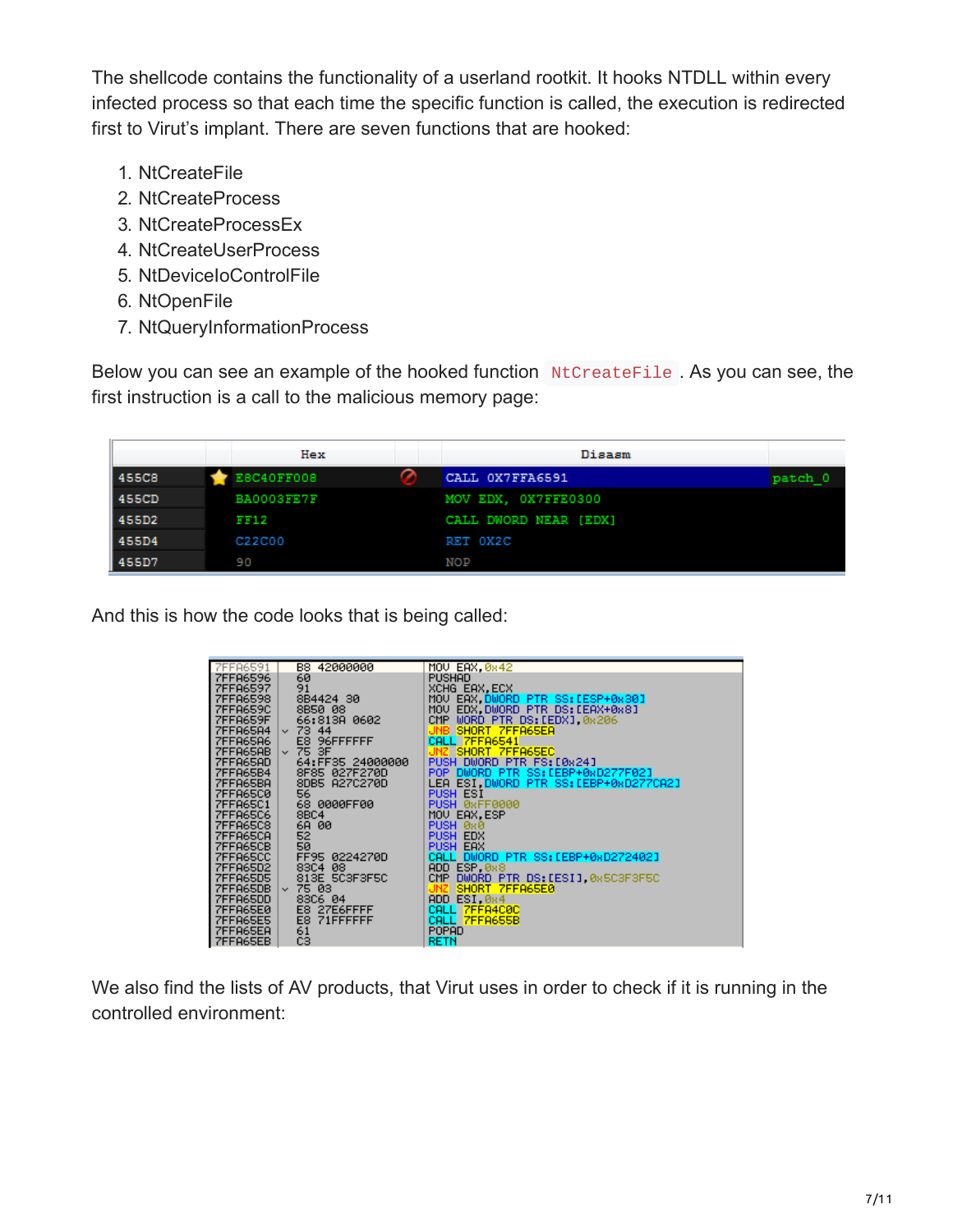| 7111333                                                                                                                                                                                                                                                                                                                                                                                                                                                                            |                                                                                                                                                                                                                                                             |                                                                                                                                                                                                                                                                                                |                                                                                                                                                                                                                                         | MOU EAX, ØREA                                                                                                                                                                                                                                         |                                                                                                                                                                                                                                   |                                                                                                                                                                                                                                                                        |                                                                                                                                                                                                                                                |                                                                                                                                                                                                                                                         |                                                                                                                                                                                                                                                      |                                                                                                                                                                                                                                                |                                                                                                                                                                                                                                                                     |                                                                                                                                                                                                                                                |                                                                                                                                                                                                                                                |                                                                                                                                                                                                                                       |                                                                                                                                                                                                                                                |                                                                                                                                                                                                                             | patch_6                                                                                                                                                                                                                                                                                                                                                                                                                                                                                                                                                                                                                                                                                                                                                                                                                             |
|------------------------------------------------------------------------------------------------------------------------------------------------------------------------------------------------------------------------------------------------------------------------------------------------------------------------------------------------------------------------------------------------------------------------------------------------------------------------------------|-------------------------------------------------------------------------------------------------------------------------------------------------------------------------------------------------------------------------------------------------------------|------------------------------------------------------------------------------------------------------------------------------------------------------------------------------------------------------------------------------------------------------------------------------------------------|-----------------------------------------------------------------------------------------------------------------------------------------------------------------------------------------------------------------------------------------|-------------------------------------------------------------------------------------------------------------------------------------------------------------------------------------------------------------------------------------------------------|-----------------------------------------------------------------------------------------------------------------------------------------------------------------------------------------------------------------------------------|------------------------------------------------------------------------------------------------------------------------------------------------------------------------------------------------------------------------------------------------------------------------|------------------------------------------------------------------------------------------------------------------------------------------------------------------------------------------------------------------------------------------------|---------------------------------------------------------------------------------------------------------------------------------------------------------------------------------------------------------------------------------------------------------|------------------------------------------------------------------------------------------------------------------------------------------------------------------------------------------------------------------------------------------------------|------------------------------------------------------------------------------------------------------------------------------------------------------------------------------------------------------------------------------------------------|---------------------------------------------------------------------------------------------------------------------------------------------------------------------------------------------------------------------------------------------------------------------|------------------------------------------------------------------------------------------------------------------------------------------------------------------------------------------------------------------------------------------------|------------------------------------------------------------------------------------------------------------------------------------------------------------------------------------------------------------------------------------------------|---------------------------------------------------------------------------------------------------------------------------------------------------------------------------------------------------------------------------------------|------------------------------------------------------------------------------------------------------------------------------------------------------------------------------------------------------------------------------------------------|-----------------------------------------------------------------------------------------------------------------------------------------------------------------------------------------------------------------------------|-------------------------------------------------------------------------------------------------------------------------------------------------------------------------------------------------------------------------------------------------------------------------------------------------------------------------------------------------------------------------------------------------------------------------------------------------------------------------------------------------------------------------------------------------------------------------------------------------------------------------------------------------------------------------------------------------------------------------------------------------------------------------------------------------------------------------------------|
| 7FFA6673<br>7FFA6678<br>7FFA667A<br>7FFA667F<br>7FFA6681<br>7FFA6686<br>7FFA6687<br>7FFA668E<br>7FFA6690<br>7FFA6694<br>7FFA6696                                                                                                                                                                                                                                                                                                                                                   | v<br>v<br>$\checkmark$                                                                                                                                                                                                                                      | DWORD PTR SS:[ESP+0xC],0x22<br>CMP.<br>SHORT 7FFA66A6<br>. INZ<br>CMP<br>DWORD PTR SS:[ESP+0x8],-0x1<br>SHORT 7FFA66A6<br>JNZ.<br>CALL 7FFA6686<br>POP EDX<br>CMP DWORD PTR DS:[EDX+0xFFFFA203] 0x0<br>SHORT 7FFA66A6<br>JLE<br>LEA EDX DWORD PTR SS:[ESP+0x8]<br>INT<br>-0x2E<br>CMP EAX, 0x0 |                                                                                                                                                                                                                                         |                                                                                                                                                                                                                                                       |                                                                                                                                                                                                                                   |                                                                                                                                                                                                                                                                        |                                                                                                                                                                                                                                                |                                                                                                                                                                                                                                                         |                                                                                                                                                                                                                                                      |                                                                                                                                                                                                                                                |                                                                                                                                                                                                                                                                     |                                                                                                                                                                                                                                                |                                                                                                                                                                                                                                                | ntdll.770A604D                                                                                                                                                                                                                        |                                                                                                                                                                                                                                                |                                                                                                                                                                                                                             |                                                                                                                                                                                                                                                                                                                                                                                                                                                                                                                                                                                                                                                                                                                                                                                                                                     |
| 7FFA669B<br>7FFA669F<br>7FFA66A2<br>7FFA66A3<br>7FFA66A6<br>7FFA66A7<br>7FFA66A9<br>7FFA66AB                                                                                                                                                                                                                                                                                                                                                                                       | 7FFA6699<br><mark>JL SHORT 7FFA66A2</mark><br>MOV EDX, <mark>DWORD PTR SS:[ESP+0x10]</mark><br>v<br>OR DWORD PTR DS:[EDX] 0x30<br>POP EDX<br><b>RETN 0x14</b><br>RETN<br>AND AL,0x65<br><b>JNB SHORT 7FFA6710</b><br>v<br>JE SHORT 7FFA66AD<br>$\checkmark$ |                                                                                                                                                                                                                                                                                                |                                                                                                                                                                                                                                         |                                                                                                                                                                                                                                                       |                                                                                                                                                                                                                                   |                                                                                                                                                                                                                                                                        |                                                                                                                                                                                                                                                |                                                                                                                                                                                                                                                         |                                                                                                                                                                                                                                                      |                                                                                                                                                                                                                                                |                                                                                                                                                                                                                                                                     |                                                                                                                                                                                                                                                |                                                                                                                                                                                                                                                |                                                                                                                                                                                                                                       | ntdll.770A604D                                                                                                                                                                                                                                 |                                                                                                                                                                                                                             |                                                                                                                                                                                                                                                                                                                                                                                                                                                                                                                                                                                                                                                                                                                                                                                                                                     |
| EAX=005C2F18                                                                                                                                                                                                                                                                                                                                                                                                                                                                       |                                                                                                                                                                                                                                                             |                                                                                                                                                                                                                                                                                                |                                                                                                                                                                                                                                         |                                                                                                                                                                                                                                                       |                                                                                                                                                                                                                                   |                                                                                                                                                                                                                                                                        |                                                                                                                                                                                                                                                |                                                                                                                                                                                                                                                         |                                                                                                                                                                                                                                                      |                                                                                                                                                                                                                                                |                                                                                                                                                                                                                                                                     |                                                                                                                                                                                                                                                |                                                                                                                                                                                                                                                |                                                                                                                                                                                                                                       |                                                                                                                                                                                                                                                |                                                                                                                                                                                                                             |                                                                                                                                                                                                                                                                                                                                                                                                                                                                                                                                                                                                                                                                                                                                                                                                                                     |
| Address                                                                                                                                                                                                                                                                                                                                                                                                                                                                            |                                                                                                                                                                                                                                                             | Hex dump                                                                                                                                                                                                                                                                                       |                                                                                                                                                                                                                                         |                                                                                                                                                                                                                                                       |                                                                                                                                                                                                                                   |                                                                                                                                                                                                                                                                        |                                                                                                                                                                                                                                                |                                                                                                                                                                                                                                                         |                                                                                                                                                                                                                                                      |                                                                                                                                                                                                                                                |                                                                                                                                                                                                                                                                     |                                                                                                                                                                                                                                                |                                                                                                                                                                                                                                                |                                                                                                                                                                                                                                       |                                                                                                                                                                                                                                                |                                                                                                                                                                                                                             | ASCII                                                                                                                                                                                                                                                                                                                                                                                                                                                                                                                                                                                                                                                                                                                                                                                                                               |
| 7FFA666E<br>7FFA667E<br>7FFA668E<br>7FFA669E<br>7FFA66AE<br>7FFA66BE<br>7FFA66CE<br>7FFA66DE<br>7FFA66EE<br>7FFA66FE<br>7FFA670E<br>7FFA671E<br>7FFA672E<br>7FFA673E<br>7FFA674E<br>7FFA675E<br>7FFA676E<br>7FFA677E<br><b>7FFA678E</b><br>7FFA679E<br>7FFA67AE<br>7FFA67BE<br>7FFA67CE<br>7FFA67DE<br>7FFA67EE<br>7FFA67FE<br>7FFA680E<br>7FFA681E<br>7FFA682E<br>7FFA683E<br>7FFA684E<br>7FFA685E<br>7FFA686E<br><b>7FFA687E</b><br>7FFA688E<br>7FFA689E<br>7FFA68AE<br>7FFA68BE | B <sub>8</sub><br>FF<br>7E<br>10<br>61<br>6E<br>65<br>61<br>6F<br>65<br>73<br>65<br>69<br>6F<br>70<br>75<br>74<br>6F<br>71<br>61<br>61<br>64<br>6E<br>74<br>65<br>73<br>61<br>74<br>72<br>00<br>00<br>74<br>65<br><b>FB</b><br>ØЗ<br>47<br>EB.<br>24        | EA<br>75<br>16<br>83<br>76<br>64<br>72<br>74<br>70<br>63<br>69<br>63<br>ŽЗ<br>6C<br>75<br>72<br>61<br>00<br>75<br>76<br>62<br><b>ØØ</b><br>6F<br>-69<br>63<br>6F<br>73<br><b>ØØ</b><br>65<br>6E<br>64<br>00<br>00<br>04<br>F <sub>9</sub><br>49<br>C7<br>38                                    | 00<br>25<br>8D<br>ØA<br>67<br>6F<br>73<br>65<br>73<br>75<br>73<br>75<br>69<br>73<br>74<br>69<br>00<br>63<br>69<br>61<br>00<br>64<br>64<br>00<br>75<br>63<br>73<br>70<br>6E<br>6F<br>65<br>6D<br>76<br>72<br><b>EB</b><br>75<br>C3<br>75 | 00<br>E8<br>54<br>30<br>00<br>77<br>73<br>78<br><b>ØØ</b><br>72<br>6F<br>72<br>6E<br><b>ØØ</b><br>69<br><b>ØØ</b><br>66<br>6C<br>63<br>73<br>63<br>72<br>33<br>6B<br>72<br>69<br>6F<br>61<br>64<br>72<br>66<br>61<br>69<br>2E<br>14<br>F5<br>81<br>60 | 0Ø<br>$\frac{24}{50}$<br>6D<br>73<br>65<br>70<br>73<br>65<br>66<br>65<br>67<br>6E<br>6E<br>68<br>6F<br>61<br>6B<br>74<br>65<br>77<br>32<br>61<br>65<br>61<br>63<br>6E<br>6D<br>74<br>65<br>6C<br>72<br>57<br>56<br>5F<br>7C<br>8B | 00 83<br><b>ØØ</b><br>08<br>C2<br>69<br>75<br>63<br>65<br>70<br><b>ØØ</b><br>74<br>63<br><b>ØØ</b><br>6F<br>67<br>61<br>72<br>6D<br>68<br>00<br>6E<br>65<br><b>ØØ</b><br>73<br><b>ØØ</b><br>74<br>69<br>64<br>69<br>6F<br>6E<br>77<br>75<br>FF<br>57<br>5E<br>24<br>44 | 7C<br><b>ØØ</b><br>CD<br>14<br>63<br>70<br>75<br>72<br>61<br>61<br><b>ØØ</b><br>6F<br>70<br>72<br>00<br>63<br>74<br>61<br>65<br>65<br>74<br>62<br>66<br>70<br>63<br>65<br>61<br>61<br>63<br>6E<br>64<br>61<br>73<br>95<br>01<br>74<br>1C<br>24 | 24<br><b>ØØ</b><br>2E<br>00<br>72<br>64<br>72<br>74<br>6D.<br>72<br>73<br>6D<br>72<br>6D<br>69<br>6B<br>69<br>761<br>61<br>73<br>72<br>00<br>2D<br>65<br>6F<br>73<br>74<br><b>ØØ</b><br>72<br><b>ØØ</b><br>65<br>72<br>00<br>BE<br>ØC<br>ØA<br>23<br>20 | ØC<br><b>5A</b><br>83<br>C <sub>3</sub><br>6F<br>61<br>69<br>00<br>68<br>63<br>75<br>70<br>65<br>61<br>6B<br>73<br>6E<br>ØØ.<br>60<br>61<br>61<br>67<br>70<br>72<br>6D<br>00<br>65<br>73<br>6F<br>73<br>72<br>65<br>00<br>22<br>24<br>47<br>20<br>3D | 22<br>83<br>F8<br>24<br>73<br>74<br>74<br>63<br>61<br>61<br>6E<br>75<br>76<br>6E<br>61<br>6F<br>65<br>63<br>00<br>66<br>60<br>72<br>72<br>73<br>70<br>6E<br>73<br>6F<br>00<br>79<br>00<br><b>ØØ</b><br>8D<br>27<br><b>AC</b><br>80<br>01<br>øø | 75<br><b>BA</b><br>00<br>65<br>6F<br>65<br>79<br>61<br>75<br>62<br>62<br>74<br>78<br><b>ØØ</b><br>72<br>66<br>74<br>6F<br>61<br>65<br>63<br>69<br>6F<br>6B<br>75<br>65<br>00<br>70<br>6D<br>6D<br>72<br>73<br><b>BD</b><br>ØD<br>ØC<br>3F<br><b>ØØ</b><br><b>ØØ</b> | 20<br>03<br>7C<br>ŻЗ<br>66<br>00<br>00<br>73<br>73<br>69<br>65<br>69<br><b>ØØ</b><br>6B<br>75<br>74<br>00<br>6D<br>76<br>00<br>6F<br>73<br>74<br>79<br>74<br>74<br>65<br>68<br>63<br>61<br>6F<br>70<br><b>A7</b><br>3B<br>20<br>00<br>75<br>10 | 83<br>A2<br>07<br>65<br>74<br>77<br>74<br>74<br><b>ØØ</b><br>74<br>6C<br>6E<br>70<br>37<br>73<br>ЙЙ<br>65<br>6F<br>69<br>61<br>6D<br>6F<br>00<br>00<br>65<br>77<br>74<br>6F<br>61<br>6E<br>6F<br>79<br>$\frac{76}{C3}$<br>3A<br>75<br>73<br>00 | 7C<br>FF<br>8B<br>74<br>00<br>69<br>68<br>6C<br>63<br>00<br>74<br>67<br>63<br>63<br>00<br>67<br>77<br>64<br>72<br>68<br>6D<br>66<br>6A<br>-66<br>72<br>6F<br>72<br>73<br>66<br>74<br>74 6B<br>77<br>27<br>91<br>07<br>D6<br>-83<br>72 | 24<br>FF<br>54<br>- 00<br>77<br>-6C<br>72<br>65<br>70<br>65<br><b>ØØ</b><br>00<br>74<br>6F<br>68<br>64<br>69<br>-6F<br>61<br>6E<br>-61<br>74<br>6F<br>2D<br>61<br>72<br>75<br><b>ØØ</b><br>65<br>-65<br>61<br>ØD<br>76<br>75<br>46<br>7C<br>61 | 08<br>øø<br>24<br>23<br>69<br>64<br>65<br>63<br>73<br>6D<br>73<br>72<br>6F<br>6D<br>61<br>61<br>64<br>00<br>6C<br>6E<br>00<br>74<br>73<br>73<br>6B<br>73<br>74<br>65<br>63<br>69<br>72<br>83<br>04<br>04<br>4B<br>241<br>85 | Sřă¦\$."u,ā¦\$ <mark>o</mark><br>u%ŔZā∥♥ó<br>$\sigma$<br>L2T\$ <mark>B</mark> F.ãº.¦∙õT\$<br>▶ā.0Z┬¶.⊦\$eset.#<br>avg.microsoft.wi<br>ndowsupdate.wild<br>erssecurity.thre<br>atexpert.castlec<br>ops.spamhaus.cps<br>ecure.arcabit.em<br>sisoft.sunbelt.s<br>ecurecomputing.r<br>ising.prevx.pcto<br>ols.norman.k7com<br>puting.ikarus.ha<br>uri.hacksoft.gda<br>ta.fortinet.ewid<br>00 o.clamav.comodo.<br>quickheal.avira.<br>avast.esafe.ahnl<br>ab.centralcomman<br>d.drweb.grisoft.<br>nod32.f-prot.jot<br>ti.kaspersky.f-s<br>ecure.computeras<br>sociates.network<br>associates.etrus<br>t.panda.sophos.t<br>rendmicro.mcafee<br>.norton.symantec<br>.defender.rootki<br>t.malware.spywar<br>e.virus2220'.ā<br>ű⊕r.W Ľá™.; HLve<br>♥~09UW8.\$C.<br>- ± ∗u ol<br>GIuS_^t.GC?.uiFK<br>0ā Hil\$L# 0.usā!\$<br>\$8ulöD\$ =▶.rađ |

Apart from the rootkit, it contains the code responsible for communication with the CnC. For example, among the embedded strings we found IRC commands that suggest that IRC was part of Virut's communication:

|  |  |  |  |  |  |  |  | [7FFA3210  <b>27 0D C6 85 BC 87 27 0D 01 E8 C7 09 00 00 FF 95 '.Aď c'.OŔā</b> Ľ    |
|--|--|--|--|--|--|--|--|------------------------------------------------------------------------------------|
|  |  |  |  |  |  |  |  | 7FFA3220L1A 23 27 0DL05 B8 88 00L00 8B 8D 79L18 27 0D 89L→#'.\$Słö2y†'.ë           |
|  |  |  |  |  |  |  |  | 7FFA3230 85 C0 87 27 0D 6A 00 6B C9 0D 51 E8 0B 00 00 00 đ'c'.j.k <b>r.QR∂</b>     |
|  |  |  |  |  |  |  |  | 7FFA3240 4A 4F 49 4E 20 23 2E 25 64 0A 00 57 FF 95 4C 7A JOIN #.%dW LLz            |
|  |  |  |  |  |  |  |  | .4. 7 PWSR4, 19 D 83 C4 0C 50 57 53 E8 FB 00 00 00 85 C0 0F . ق-PWSR4, 1           |
|  |  |  |  |  |  |  |  | 7FFA3260  <b>8F E2 00 00 00 E9 EC 00 00 00 8D 85 94 85 27 0D cõUÿ2äöä'.</b>        |
|  |  |  |  |  |  |  |  | 17FFA3270 50 FF 95 0A 23 27 0D 0F B7 95 9A 85 27 0D 0F B7 P L.#'.*ÊLüä'.*Ê         |
|  |  |  |  |  |  |  |  | 17FFA32801 <b>8D 96 85 2710D 0F B7 85194 85 27 0D152 51 50 E812ľđ'.*Éđöđ'.RQPR</b> |
|  |  |  |  |  |  |  |  | 7FFA3290 12 00 00 00 44 53 54 41 4D 50 20 25 64 25 30 32 ≑DSTAMP %d%02             |
|  |  |  |  |  |  |  |  | 7FFA32A0 64 25 30 32 64 0A 57 FF 95 4C 7A 27 0D 83 C4 14 d%02d.W LLz'.à—¶          |

List of command patterns:

PING NICK nrmbhoz PRIV JOIN #.%d DSTAMP %s%02d%02d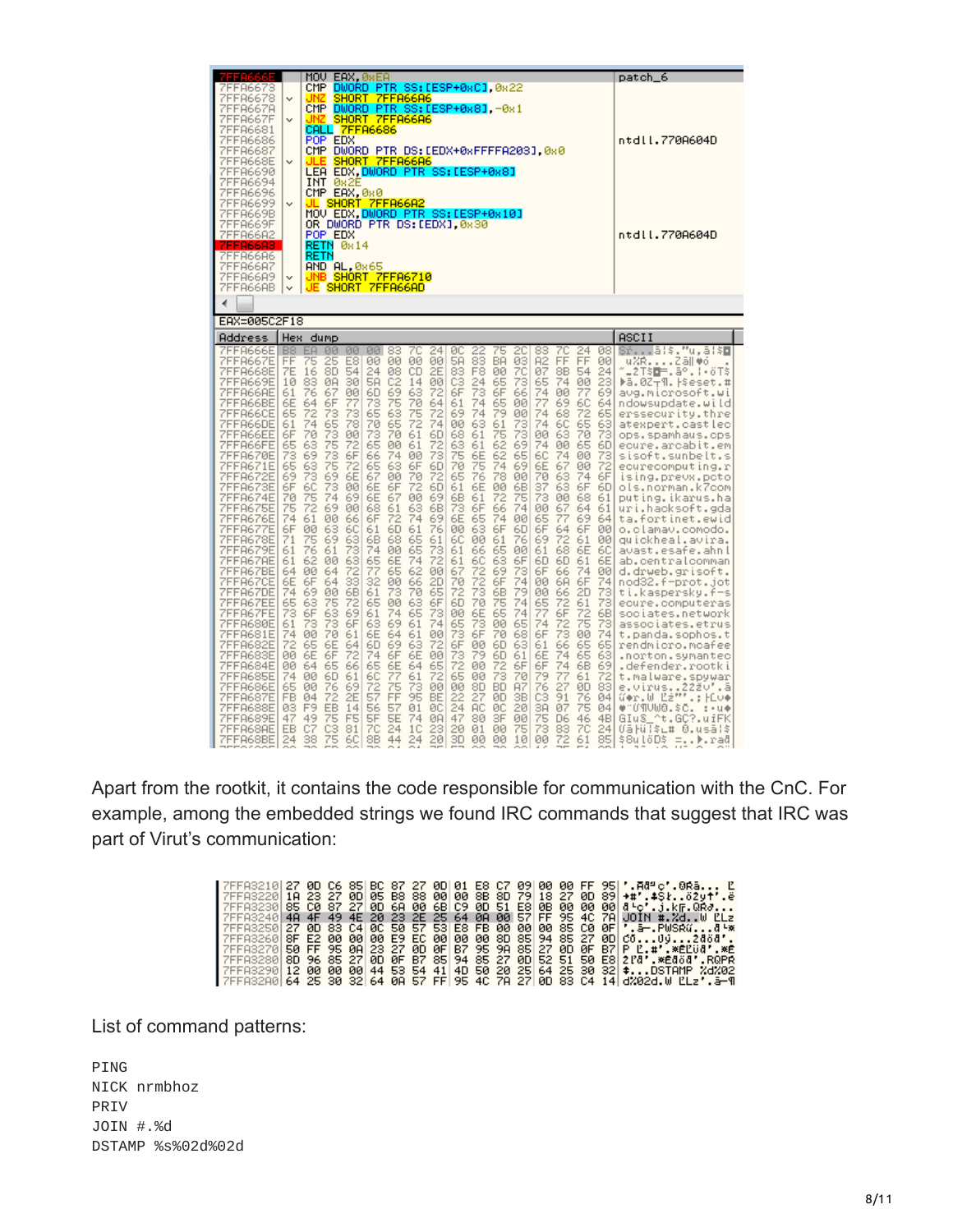There are also hardcoded addresses of the CnCs. Two servers are static and always occur in Virut samples (both of them are sinkholed by Polish CERT):

ilo.brenz.pl ant.trenz.pl

But, we can also see the domains generated by the Virut's DGA:

|  |  |  |  | 7108: 00 00 00 00 00 00 00 00             | $\overline{a}$ |  |  |  |  | 7108: 00 00 00 00 00 00 00 00 1            |
|--|--|--|--|-------------------------------------------|----------------|--|--|--|--|--------------------------------------------|
|  |  |  |  | 7110: 00 00 00 00 00 00 00 00             |                |  |  |  |  | 7110: 00 00 00 00 00 00 00 00              |
|  |  |  |  | 7118: 00 00 00 00 00 00 00 00             |                |  |  |  |  | 7118: 00 04 00 00 00 30 03 00  0           |
|  |  |  |  | 7120: 7D C8 92 68 75 78 77 75  }Č'huxwu   |                |  |  |  |  | 7120: 3F 65 FF 3F 63 78 76 67   ?e ?cxvq   |
|  |  |  |  | 7128: 68 65 2E 63 6F 6D 00 69   he.com.i  |                |  |  |  |  | 7128: 63 62 2E 63 6F 6D 00 79   cb.com.y   |
|  |  |  |  | 7130: 69 78 65 6C 69 2E 63 6F lixeli.co   |                |  |  |  |  | 7130: 6D 6E 61 65 79 2E 63 6F   mnaey.co   |
|  |  |  |  | 7138: 6D 00 6E 6B 61 77 6B 69 im.nkawki   |                |  |  |  |  | 7138: 6D 00 66 74 6B 62 6F 64  m.ftkbod    |
|  |  |  |  | 7140: 2E 63 6F 6D 00 78 72 62 1.com.xrb   |                |  |  |  |  | 7140: 2E 63 6F 6D 00 69 77 71   .com.iwq   |
|  |  |  |  | 7148: 75 75 73 2E 63 6F 6D 00  uus.com.   |                |  |  |  |  | 7148: 65 79 6F 2E 63 6F 6D 00 levo.com.    |
|  |  |  |  | 7150: 6D 61 76 65 71 69 2E 63   mavegi.c  |                |  |  |  |  | 7150: 69 78 65 6E 70 75 2E 63  ixenpu.c    |
|  |  |  |  | 7158: 6F 6D 00 6F 75 74 78 70   om. outxp |                |  |  |  |  | 7158: 6F 6D 00 68 78 65 74 6D 1om.hxetm    |
|  |  |  |  | 7160: 68 2E 63 6F 6D 00 75 67   h.com.ug  |                |  |  |  |  | 7160: 69 2E 63 6F 6D 00 79 64  i.com.yd    |
|  |  |  |  | 7168: 6A 6F 7A 62 2E 63 6F 6D  jozb.com   |                |  |  |  |  | 7168: 69 6C 6B 63 2E 63 6F 6D lilke.com    |
|  |  |  |  | 7170: 00 65 6E 66 61 64 77 2E   enfadw.   |                |  |  |  |  | 7170: 00 7A 69 75 66 71 74 2E   ziufat.    |
|  |  |  |  | 7178: 63 6F 6D 00 77 69 75 6D   com.wium  |                |  |  |  |  | 7178: 63 6F 6D 00 75 61 65 69   com.uaei   |
|  |  |  |  | 7180: 62 73 2E 63 6F 6D 00 6B lbs.com.k   |                |  |  |  |  | 7180: 67 78 2E 63 6F 6D 00 62   qx.com.b   |
|  |  |  |  | 7188: 75 61 61 6F 64 2E 63 6F  uaaod.co   |                |  |  |  |  | 7188: 79 69 66 72 74 2E 63 6F   vifrt.co   |
|  |  |  |  | 7190: 6D 00 75 67 6F 67 6D 6A   m.ugogmj  |                |  |  |  |  | 7190: 6D 00 61 67 79 6A 65 76   m. agyjev  |
|  |  |  |  | 7198: 2E 63 6F 6D 00 6E 65 61   .com.nea  |                |  |  |  |  | 7198: 2E 63 6F 6D 00 69 6B 6D   .com.ikm   |
|  |  |  |  | 71A0: 75 71 67 2E 63 6F 6D 00 lugg.com.   |                |  |  |  |  | 71A0: 62 68 6A 2E 63 6F 6D 00 lbhi.com.    |
|  |  |  |  | 71A8: 75 79 6F 64 6D 61 2E 63  uvodma.c   |                |  |  |  |  | 71A8: 61 76 6D 63 65 61 2E 63  avmcea.c    |
|  |  |  |  | 71B0: 6F 6D 00 64 74 6C 65 69  om.dtlei   |                |  |  |  |  | 71B0: 6F 6D 00 6A 7A 72 75 78   om. jzrux  |
|  |  |  |  | 71B8: 63 2E 63 6F 6D 00 76 6C   c.com.vl  |                |  |  |  |  | 71B8: 75 2E 63 6F 6D 00 69 63  u.com.ic    |
|  |  |  |  | 71C0: 75 65 6E 76 2E 63 6F 6D  uenv.com   |                |  |  |  |  | 71C0: 72 65 75 65 2E 63 6F 6D   reue.com   |
|  |  |  |  | 71C8: 00 71 6B 6B 65 6E 75 2E   . qkkenu. |                |  |  |  |  | 71C8: 00 6A 6F 69 69 6D 61 2E   . joiima.  |
|  |  |  |  | 71D0: 63 6F 6D 00 65 69 6C 64 lcom.eild   |                |  |  |  |  | 71D0: 63 6F 6D 00 62 6F 73 73 lcom.boss    |
|  |  |  |  | 71D8: 61 61 2E 63 6F 6D 00 64  aa.com.d   |                |  |  |  |  | 71D8: 75 71 2E 63 6F 6D 00 72  ug.com.r    |
|  |  |  |  | 71E0: 66 6A 62 74 69 2E 63 6F   fibti.co  |                |  |  |  |  | 71E0: 67 6E 63 72 6B 2E 63 6F   qncrk.co   |
|  |  |  |  | 71E8: 6D 00 6B 63 61 78 66 68  m.kcaxfh   | Ш              |  |  |  |  | 71E8: 6D 00 75 6C 78 71 6F 79   m.ulxgov   |
|  |  |  |  | 71F0: 2E 63 6F 6D 00 65 62 65 1.com.ebe   |                |  |  |  |  | 71F0: 2E 63 6F 6D 00 6F 65 74 1.com.oet    |
|  |  |  |  | 71F8: 71 75 67 2E 63 6F 6D 00   qug.com.  |                |  |  |  |  | 71F8: 61 6D 65 2E 63 6F 6D 00 lame.com.    |
|  |  |  |  | 7200: 6A 61 71 76 72 6D 2E 63   jaqvrm.c  |                |  |  |  |  | 7200: 79 78 70 79 65 76 2E 63   yxpyev.c   |
|  |  |  |  | 7208: 6F 6D 00 65 63 6F 6A 72   om.ecojr  |                |  |  |  |  | 7208: 6F 6D 00 78 67 6C 6F 77   om.xglow   |
|  |  |  |  | 7210: 6B 2E 63 6F 6D 00 77 79   k.com.wy  |                |  |  |  |  | 7210: 62 2E 63 6F 6D 00 6B 63  b.com.kc    |
|  |  |  |  | 7218: 73 74 6F 64 2E 63 6F 6D   stod.com  |                |  |  |  |  | 7218: 61 6C 61 69 2E 63 6F 6D   alai.com   |
|  |  |  |  | 7220: 00 75 66 79 6F 77 73 2E   ufvows.   |                |  |  |  |  | 7220: 00 6A 75 71 6D 79 76 2E   jugmyy.    |
|  |  |  |  | 7228: 63 6F 6D 00 71 61 72 69   com.gari  |                |  |  |  |  | 7228: 63 6F 6D 00 75 72 6F 61   com.uroa   |
|  |  |  |  | 7230: 70 65 2E 63 6F 6D 00 76   pe.com.v  |                |  |  |  |  | 7230: 79 69 2E 63 6F 6D 00 65 lvi.com.e    |
|  |  |  |  | 7238: 74 74 67 69 72 2E 63 6F   ttgir.co  |                |  |  |  |  | 7238: 62 72 7A 62 6F 2E 63 6F   brzbo.co   |
|  |  |  |  | 7240: 6D 00 6F 65 66 73 62 72  m.oefsbr   |                |  |  |  |  | 7240: 6D 00 68 7A 65 6F 66 78   m. hzeofx  |
|  |  |  |  | 7248: 2E 63 6F 6D 00 6D 73 79   .com.msy  |                |  |  |  |  | 7248: 2E 63 6F 6D 00 63 6A 65   .com.cje   |
|  |  |  |  | 7250: 65 65 63 2E 63 6F 6D 00  eec.com.   |                |  |  |  |  | 7250: 6B 66 6A 2E 63 6F 6D 00   kfj.com.   |
|  |  |  |  | 7258: 6F 75 6A 74 6E 72 2E 63   oujtnr.c  |                |  |  |  |  | 7258: 64 6D 63 61 65 74 2E 63 Idmcaet.c    |
|  |  |  |  | 7260: 6F 6D 00 76 7A 6F 62 6C lom.vzobl   |                |  |  |  |  | 7260: 6F 6D 00 71 65 61 78 73   om. qeaxs  |
|  |  |  |  | 7268: 7A 2E 63 6F 6D 00 6B 69  z.com.ki   |                |  |  |  |  | 7268: 75 2E 63 6F 6D 00 68 70  u.com.hp    |
|  |  |  |  | 7270: 71 77 61 65 2E 63 6F 6D   qwae.com  |                |  |  |  |  | 7270: 64 7A 61 76 2E 63 6F 6D   dzav.com   |
|  |  |  |  | 7278: 00 78 61 75 74 61 75 2E   xautau.   |                |  |  |  |  | 7278: 00 6D 64 67 72 6F 6D 2E   .mdgrom.   |
|  |  |  |  | 7280: 63 6F 6D 00 69 79 66 73   com.ivfs  |                |  |  |  |  | - 7280: 63 6F 6D 00 71 68 69 78   com.ghix |
|  |  |  |  |                                           |                |  |  |  |  |                                            |

While the code infecting the file mutates, the injected shellcode has a pretty consistent structure. If we compare dumps from two different processes, we find that most of the code is the same.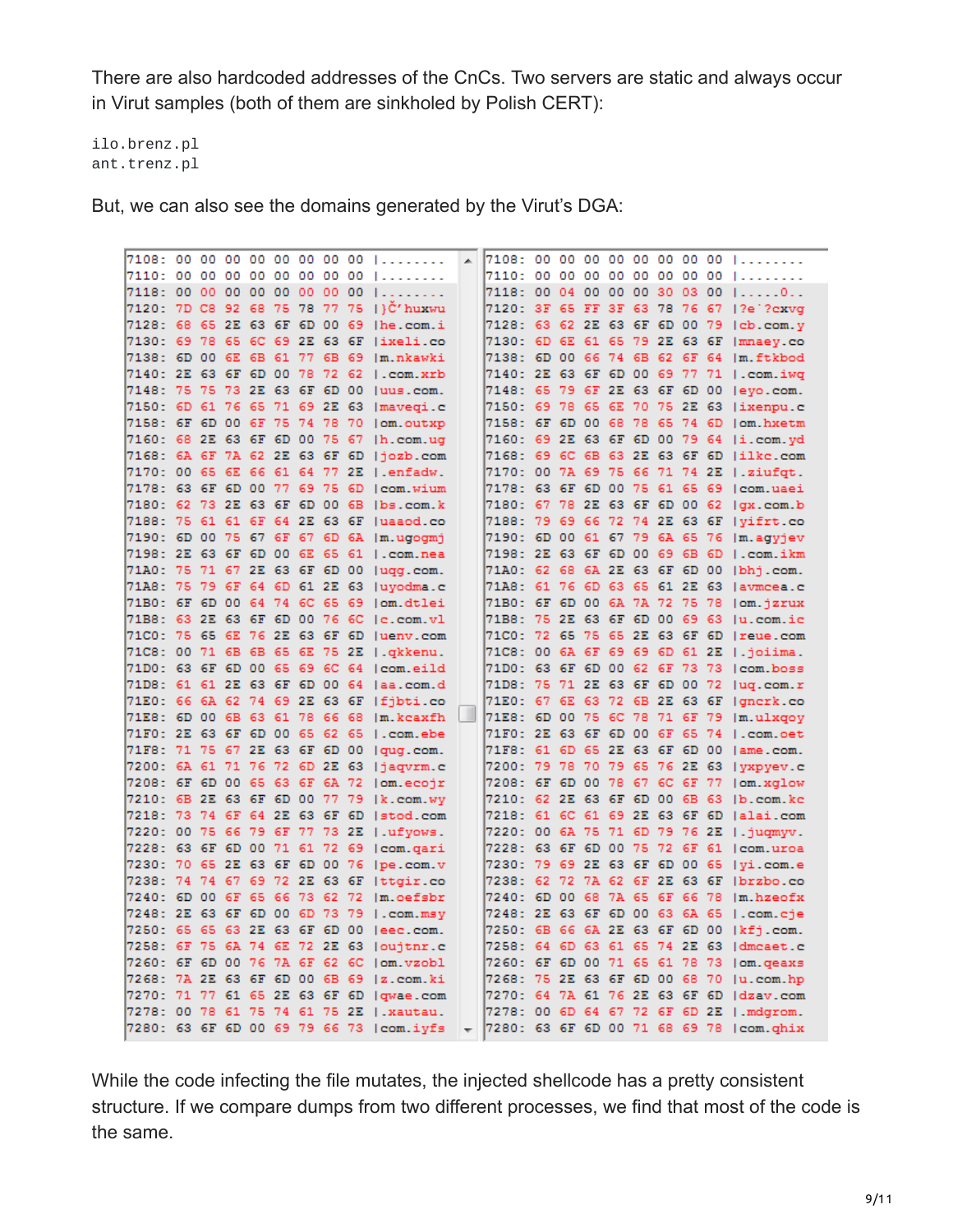|  |  |  |  | 0000: 83 3C 24 FE 77 FE 8D 64  <\$twtTd   A                                                                                                            |                          |  |  |  |  | 0000: 83 3C 24 FE 77 FE 8D 64  <\$twtTd                                    |
|--|--|--|--|--------------------------------------------------------------------------------------------------------------------------------------------------------|--------------------------|--|--|--|--|----------------------------------------------------------------------------|
|  |  |  |  | 0008: 24 CC 60 83 EC DC E8 D8  \$É`ěÜčŘ                                                                                                                | $\Box$                   |  |  |  |  | 0008: 24 CC 60 83 EC DC E8 D8  \$Ĕ`ěÜčŘ                                    |
|  |  |  |  | 0010: 00 00 00 4B 66 4B 0F 85  KfK                                                                                                                     |                          |  |  |  |  | 0010: 00 00 00 4B 66 4B 0F 85  KfK                                         |
|  |  |  |  | $0018$ : F8 FF FF FF FF 73 3C 59 $ E^{\text{max}} $                                                                                                    |                          |  |  |  |  | $\vert$ 0018: F8 FF FF FF FF 73 3C 59 $\vert$ F $\cdots$ s <y< td=""></y<> |
|  |  |  |  | $\overline{0020}$ : 81 E9 FD FF FF 7F OF 83  éý''L.                                                                                                    |                          |  |  |  |  | 0020: 81 E9 FD FF FF 7F OF 83  éý''L.                                      |
|  |  |  |  | 0028: E7 FF FF FF 81 D9 E6 13  稨Üć.                                                                                                                    |                          |  |  |  |  | $ 0028:$ E7 FF FF FF 81 D9 E6 13 $ e^{++}$ Uc.                             |
|  |  |  |  | $\overline{0030}$ : 00 00 0F 81 DB FF FF FF $\overline{1}$ $\tilde{U}^{++}$                                                                            |                          |  |  |  |  | 0030: 00 00 0F 81 DB FF FF FF   U <sup></sup>                              |
|  |  |  |  | 0038: FF B4 19 E4 13 00 80 83   ''.ä€                                                                                                                  |                          |  |  |  |  | 0038: FF B4 19 E4 13 00 80 83   '.ä€                                       |
|  |  |  |  | 0040: C4 04 66 81 44 24 FC B0  Ä.fD\$ü°                                                                                                                |                          |  |  |  |  | 0040: C4 04 66 81 44 24 FC B0  Ä.fD\$ü°                                    |
|  |  |  |  | 0048: BA OF 85 C4 FF FF FF 68   şÄ'''h                                                                                                                 |                          |  |  |  |  | 0048: BA OF 85 C4 FF FF FF 68   șÄ'''h                                     |
|  |  |  |  | 0050: 37 DD 43 1C E8 AC 00 00  7ÝC.č¬                                                                                                                  |                          |  |  |  |  | 0050: 82 C6 OC E8 E8 AC 00 00  ,Ć.čč¬                                      |
|  |  |  |  | 0058: 00 89 74 24 44 E8 2D 01   %t\$Dč-.                                                                                                               |                          |  |  |  |  | 0058: 00 89 74 24 44 E8 2D 01  .‱t\$Dč-.                                   |
|  |  |  |  | 0060: 00 00 89 44 24 34 83 E8  ‱D\$4č                                                                                                                  |                          |  |  |  |  | 0060: 00 00 89 44 24 34 83 E8  ‱D\$4č                                      |
|  |  |  |  | 0068: 04 OF 82 45 00 00 00 64  ,Ed                                                                                                                     |                          |  |  |  |  | 0068: 04 OF 82 45 00 00 00 64  Ed                                          |
|  |  |  |  | 0070: A1 18 00 00 00 85 CO 0F   "…Ŕ.                                                                                                                   |                          |  |  |  |  | 0070: A1 18 00 00 00 85 C0 0F   "…Ŕ.                                       |
|  |  |  |  | 0078: 88 08 00 00 00 8B 40 34  <@4                                                                                                                     |                          |  |  |  |  | 0078: 88 08 00 00 00 8B 40 34  <@4                                         |
|  |  |  |  | 0080: E9 OF 00 00 00 68 D2 56  éhŇV                                                                                                                    |                          |  |  |  |  | 0080: E9 OF 00 00 00 68 67 4D   éhgM                                       |
|  |  |  |  | 0088: DF 1E E8 76 00 00 00 E8  B.čvč                                                                                                                   |                          |  |  |  |  | 0088: 90 EA E8 76 00 00 00 E8  ečvč                                        |
|  |  |  |  | 0090: 6D 00 00 00 38 D8 0F 85  m8Ř.…                                                                                                                   |                          |  |  |  |  | 0090: 6D 00 00 00 38 D8 0F 85  m8Ř.…                                       |
|  |  |  |  | 0098: 05 00 00 00 E8 BD 01 00  č"                                                                                                                      |                          |  |  |  |  | 0098: 05 00 00 00 E8 BD 01 00  č"                                          |
|  |  |  |  | 00A0: 00 68 D6 DD A1 62 E8 5A   hÖÝ~bčZ                                                                                                                |                          |  |  |  |  | 00A0: 00 68 63 C6 EE 96 E8 5A  .hcĆî-čZ                                    |
|  |  |  |  | 00AB: 00 00 00 FF 74 24 34 E8  't\$4č                                                                                                                  |                          |  |  |  |  | 00AB: 00 00 00 FF 74 24 34 E8  't\$4č                                      |
|  |  |  |  | 00B0: 4D 00 00 00 5F 5E 5D 8B  M ^}<                                                                                                                   |                          |  |  |  |  | 00B0: 4D 00 00 00 5F 5E 5D 8B  M ^}<                                       |
|  |  |  |  |                                                                                                                                                        |                          |  |  |  |  |                                                                            |
|  |  |  |  | 00B8: 5C 24 04 83 C4 08 5A 59  \\$.Ä.ZY<br>00C0: 58 C2 30 00 2B C0 48 47  XÂ0.+ŔHG                                                                     |                          |  |  |  |  | 00B8: 5C 24 04 83 C4 08 5A 59 I\\$.Ä.ZY                                    |
|  |  |  |  |                                                                                                                                                        |                          |  |  |  |  | 00C0: 58 C2 30 00 2B C0 48 47   XÂ0.+ŔHG                                   |
|  |  |  |  | 00C8: B9 B5 EF 00 00 OF AF CA   aµdZE                                                                                                                  |                          |  |  |  |  | OOC8: B9 B5 EF 00 00 OF AF CA   audZE                                      |
|  |  |  |  | 00D0: 30 4F FF 47 28 77 FE 87 100 G(wt+                                                                                                                |                          |  |  |  |  | 00D0: 30 4F FF 47 28 77 FE 87 100 G(wt+                                    |
|  |  |  |  | 00D8: D1 4F 83 E8 F8 86 D6 3D  NOČřtÖ=                                                                                                                 |                          |  |  |  |  | 00DB: D1 86 D6 4F 83 E8 F8 3D  N+ÖOČř=                                     |
|  |  |  |  | $\sqrt{00E0}$ : 97 36 03 00 0F 86 DD FF $\ket{-6+Y}$                                                                                                   |                          |  |  |  |  | 00E0: 97 36 03 00 0F 86 DD FF 1-6+Ý`                                       |
|  |  |  |  | 00E8: FF FF C3 8B 2C 24 8D 64   ``Ă<,\$Td                                                                                                              |                          |  |  |  |  | 00E8: FF FF C3 8B 2C 24 8D 64   'Ă<,\$Td                                   |
|  |  |  |  | 00F0: 24 E0 FF 74 24 54 81 44  \$r t\$TD                                                                                                               |                          |  |  |  |  | 00F0: 24 E0 FF 74 24 54 81 44  \$r t\$TD                                   |
|  |  |  |  | OOF8: 24 24 FA CE FC FF 5B FF  \$\$úÎü'['                                                                                                              |                          |  |  |  |  | 00F8: 24 24 49 50 FE FF 5B FF  \$\$IPt []                                  |
|  |  |  |  | 0100: E5 FF E6 16 96 8D 4B 09   1 é.-ŤK.                                                                                                               |                          |  |  |  |  | 0100: E5 FF E6 8E OC 8D 4B 09  Í ćŽ.ŤK.                                    |
|  |  |  |  | 0108: 6A FF FF 71 33 5A 03 4C  j''q3Z.L                                                                                                                |                          |  |  |  |  | 0108: 6A FF FF 71 33 5A 03 4C  j''q3Z.L                                    |
|  |  |  |  | 0110: 1A 78 5A 8B 79 17 42 8B   xZ< y.B<                                                                                                               |                          |  |  |  |  | 0110: 1A 78 5A 8B 79 17 8B 04   xZ< y.<.                                   |
|  |  |  |  | 0118: 04 1F 83 C7 04 8D 74 18  Ç.Ťt.                                                                                                                   |                          |  |  |  |  | 0118: 1F 42 83 C7 04 8D 74 18   BÇ.Ťt.                                     |
|  |  |  |  | $0120:$ FD 3B 51 OF OF 83 64 00 $ \nmid \nmid \nmid Q$ d.                                                                                              |                          |  |  |  |  | $0120:$ FD 3B 51 OF OF 83 64 00 $ \hat{y}; Q_{\cdot}$ .d.                  |
|  |  |  |  | 0128: 00 00 53 51 33 CO 6B CO  SQ3ŔkŔ                                                                                                                  |                          |  |  |  |  | 0128: 00 00 53 51 33 CO 6B CO  SQ3ŔkŔ                                      |
|  |  |  |  | 0130: OF OF B6 4E 03 2B C1 83   N. + A                                                                                                                 |                          |  |  |  |  | 0130: OF OF B6 4E 03 2B C1 83   N.+A                                       |
|  |  |  |  | $0138$ : EE EE 8D 76 EF 80 7E 03  îîŤvď $\epsilon$ ~.                                                                                                  |                          |  |  |  |  | 0138: EE EE 8D 76 EF 80 7E 03  îîŤvd∈~.                                    |
|  |  |  |  | 0140: 0A OF 83 E7 FF FF FF 33  c'''3                                                                                                                   |                          |  |  |  |  | $0140:$ OA OF 83 E7 FF FF FF 33  ç^^^3                                     |
|  |  |  |  | 0148: 44 24 OC 59 5B 35 06 8E   D\$.Y[5.2                                                                                                              |                          |  |  |  |  | 0148: 44 24 0C 59 5B 35 B3 95  D\$.Y[52.                                   |
|  |  |  |  | $0150$ : AS CF OF 85 BE FF FF FF $ \tilde{A}D$ $I$                                                                                                     |                          |  |  |  |  | $0150$ : EA 3B OF 85 BE FF FF FF $\left  \frac{e}{e}, $ <sup>T''</sup>     |
|  |  |  |  | 0158: 83 E9 EF 83 C4 08 FF 71  édÄ. q                                                                                                                  |                          |  |  |  |  | 0158: 83 E9 EF 83 C4 08 FF 71  édÄ. q                                      |
|  |  |  |  | 0160: 02 5F 03 FB 03 D2 8B 71  . .ü.Ň <q td=""  <=""><td></td><td></td><td></td><td></td><td></td><td>0160: 02 5F 03 D2 03 FB 8B 71  . .N.ükg</td></q> |                          |  |  |  |  | 0160: 02 5F 03 D2 03 FB 8B 71  . .N.ükg                                    |
|  |  |  |  | 0168: 0A 03 D3 66 8B 04 32 C1  0f<.2A                                                                                                                  |                          |  |  |  |  | 0168: 0A 03 D3 66 8B 04 32 C1  Óf<.2Á                                      |
|  |  |  |  | 0170: EO 10 C1 E8 OE FF 34 38  ŕ.Áč. 48                                                                                                                |                          |  |  |  |  | 0170: EO 10 C1 E8 OE FF 34 38  ŕ.Áč. 48                                    |
|  |  |  |  | 0178: 01 1C 24 8B 44 24 FC 5E   \$< D\$ü^                                                                                                              | $\overline{\phantom{a}}$ |  |  |  |  | 0178: 01 1C 24 8B 44 24 FC 5E    \$< D\$ü^                                 |
|  |  |  |  |                                                                                                                                                        |                          |  |  |  |  |                                                                            |

## **Conclusion**

Nowadays, such old viruses are mostly forgotten, but it doesn't mean that we are fully safe from them. Fortunately, most AV products can detect viruses like Virut by their signatures – but the people who decided not to use AV may still become their victims.

Even their command-and-controll infrastructure is dead, the old infectors can roam around. There are old servers in the world that are left infected with old viruses, such as Virut or MyDoom. On our honeypots, we regularly get spam that is being sent from such abandoned bots.